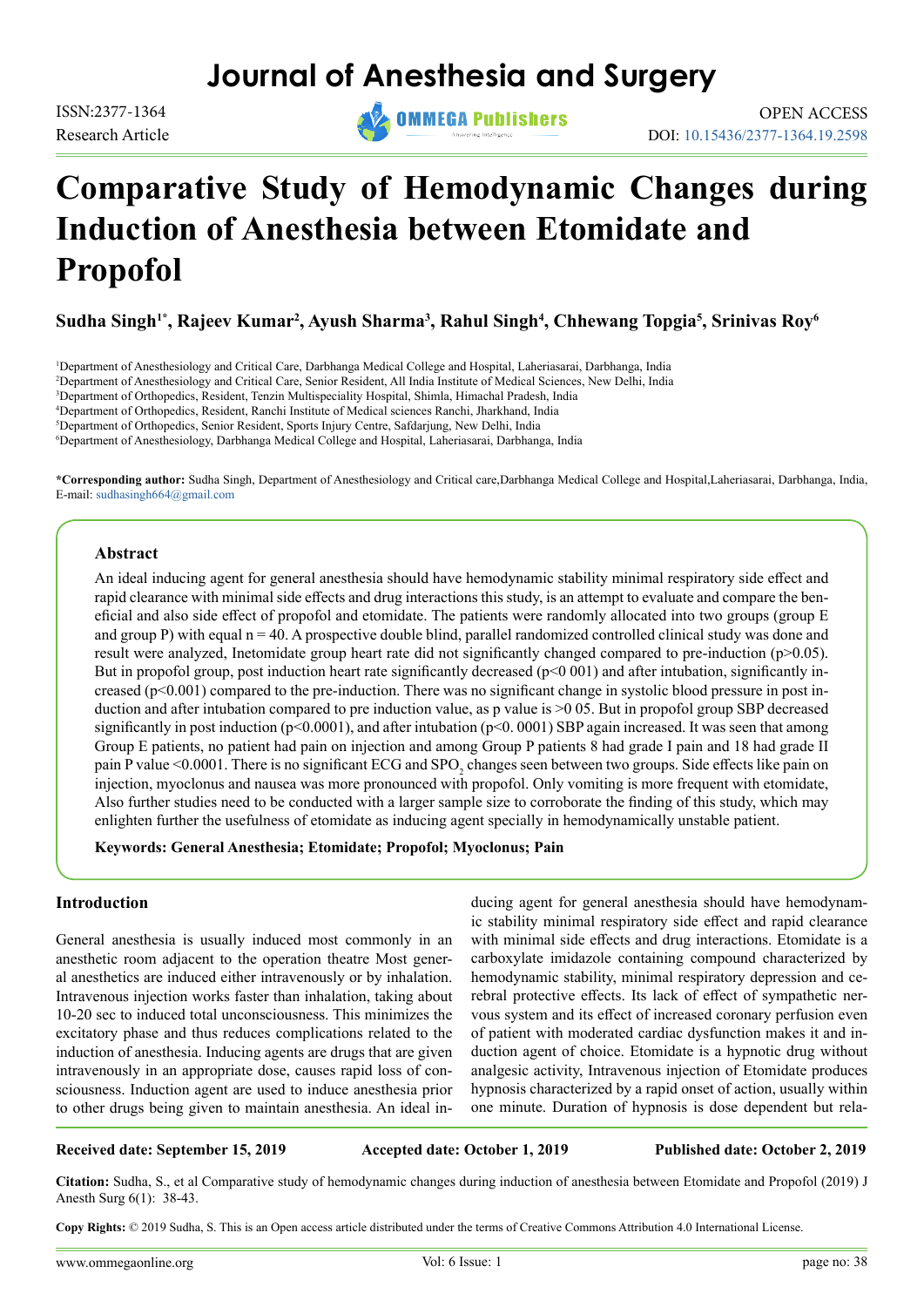

tively brief, usually three to five minutes when an average dose of 0.3 mg/kg is employed. Immediate recovery from anesthesia (as assessed by awakening time, time needed to follow simple commands and time to perform simple tests after anesthesia as well as they were performed before anesthesia), based upon data derived from short operative procedures where intravenous, Etomidate was used for both induction and maintenance of anesthesia, Etomidate formulations for clinical use contain the purified R  $(+)$ -enantiomer<sup>[1]</sup>. Etomidate has a pK a of 4.2 and is hydrophobic at physiologic pH To increase solubility, it is formulated as a 0.2% solution either in 35% propylene glycol or lipid emulsion (Etomidate-Lipuro; B Braun, Melsungen, Germany), Etomidate appears to facilitate GABA minergic neurotransmission by increasing the number of available GABA receptors, possibly by displacing endogenous inhibitors of GABA binding. At a dose of 0.2 to 0.3 mg/kg, etomidate reduces Cerebral blood flow by 34% along with cerebral metabolic rate by 45% and reduces intracranial pressure, while cerebral perfusion pressure is maintained or increased during etomidate-induced anesthesia. Electroencephalographic changes during hypnosis with etomidate are similar to those seen with barbiturates, Bispectral index monitor values drop following etomidate bolus administration and return to baseline during recovery of consciousness. During brief etomidate infusions, bispectral index values correlate well with sedation scores, Etomidate increases latency and decreases amplitude of auditory evoked potentials<sup>[\[2\]](#page-4-1)</sup>. The duration of epilepti form activity following electroconvulsive therapy is longer after anesthetic induction with etomidate versus methohexital or propofol. Somatosensory evoked potential amplitudes are enhanced by etomidate, and motor evoked potential amplitudes are suppressed less by etomidate than propofol, thiopental, or methohexital, Etomidate has very minimal cardiovascular effects Etomidate has less effect on ventilation than other anesthetics used to induce anesthesia. It does not induce histamine release either in healthy patients or in patients with reactive airway disease. Ventilatory response to carbon dioxide is depressed by etomidate Induction with etomidate produces a brief period of hyperventilation, sometimes followed by a similarly brief period of apnea which results in a slight ( $\pm 15\%$ ) increase in PaCO<sub>2</sub>, but no change in the partial pressure of arterial oxygen  $(PaO<sub>2</sub>)$ [\[3\]](#page-4-2). Ledingham and Watt in 1983 first raised concerns regarding long-term etomidate infusion in critically ill patients. They postulated that adrenocortical suppression secondary to long-term etomidate infusion was the cause of the increased mortality. The specific endocrine effects manifested by etomidate are a dose-dependent reversible inhibition of the enzyme 11 β-hydroxylase. The blockade of the cytochrome P-450–dependent enzyme 11 β-hydroxylase also results in decreased mineralocorticoid production and an increase in intermediaries (11-deoxycorticosterone) Propofol is insoluble in water and therefore was initially prepared in with cremophor EL because of anaphylactoid reactions associated with cremophor EL, the drug was reformulated using soya been oil emulsion. Propofol is non barbiturate short acting intravenous anaesthetic agent. It is a phenol derivative (2,6-Diisopropylphenol) Propofol injection is a sterile, nonpyrogenic emulsion containing 10 mg/ml of Propofol suitable for intravenous administration<sup>[5]</sup>. Propofol produces decrease in systemic arterial blood pressure due to decrease in sympathetic mediated systemic vascular resistance (Robinson et al, 1997). It

is more effective than Thiopentone in blunting the hypertensive response of intubations, Propofol decreases cardiac contractility and preload<sup>[4]</sup>. Profound bradycardia and asystole after administration of Propofol have been described in healthy adult patients despite prophylactic anticholinergic (Egan and Brock, 1991, James et al, 1989). Propofol decreases blood pressure, cardiac output as systemic vascular resistance due to inhibition of sympathetic vasoconstriction and impairment of baroreceptor reflex regulatory system<sup>[6]</sup>. Propofol causes dose dependent respiratory depression (first reduction in tidal volume associated with tachypnoea followed by apnoea), Propofol infusion inhibits hypoxic ventilatory drive and depresses the normal response to hypercarbia (Blouin et al, 1993)<sup>[6]</sup>. Apnoea occurs in 25-30% of patients depending on dose Propofol decreases cerebral metabolic rate for oxygen (CMRO<sub>2</sub>), cerebral blood flow, cerebral perfusion pressure and intracranial pressure (ICP) (Pinaud et al , 1990). There is decrease in Cerebral metabolic oxygen consumption, Cerebral blood flow and ICP along with decrease in cerebral perfusion pressur[e\[7\]](#page-5-2). Cerebrovascular auto regulations response to change in systemic blood pressure and reactivity of cerebral blood flow to change in carbon dioxide partial pressure are not affected by Propofol<sup>[\[8,9\]](#page-5-3)</sup>. In higher doses it produces burst suppression in EEG (Smith et al, 1996) Conclusively during general anesthesia, it's desirable to have a stable intraoperative hemodynamic status and minimal respiratory depression. Hence in this study, it has been attempted to evaluate and compare the beneficial and also side effect of propofol and etomidate. The patients were randomly allocated into two groups (group E and group P) with equal  $n = 40$ . A prospective double blind, parallel randomized controlled clinical study was done to compare the hemodynamic parameters, pain on injection, any adverse effects and to define better inducing agent in terms of time of onset and efficacy of induction at tertiary centre between July 2015 to July 2016. The study population comprised of 80 patient of ASA grade I, II, and III aged between 20-60 year written informed consent was taken from each patient. The patients were randomly assigned into two groups comprising of 40 patients in each group Group E (Etomidated Group,  $n=40$ ) – received 0.3 mg/ kg etomidated for induction Group P (Propofol group,  $n=40$ ) – received 2 mg/kg propofol for induction.

- 1. Inclusion criteria
- Age group between 20-60 years
- Both sex
- ASA grade I, II and III
- Patient who had not eaten solid food within 8 hr before or liquid within 2 hr before
- 2. Exclusion criteria
- Patient refusal
- Patient allergic to any drug
- History of seizure disorder
- Presence of known primary and secondary adrenal insufficiency or on steroid medications
- Presence of hypotension

The ethical clearance for the study was obtained from institutional ethics committee. Patient undergoing elective surgery under general anesthesia were screened for the eligibility,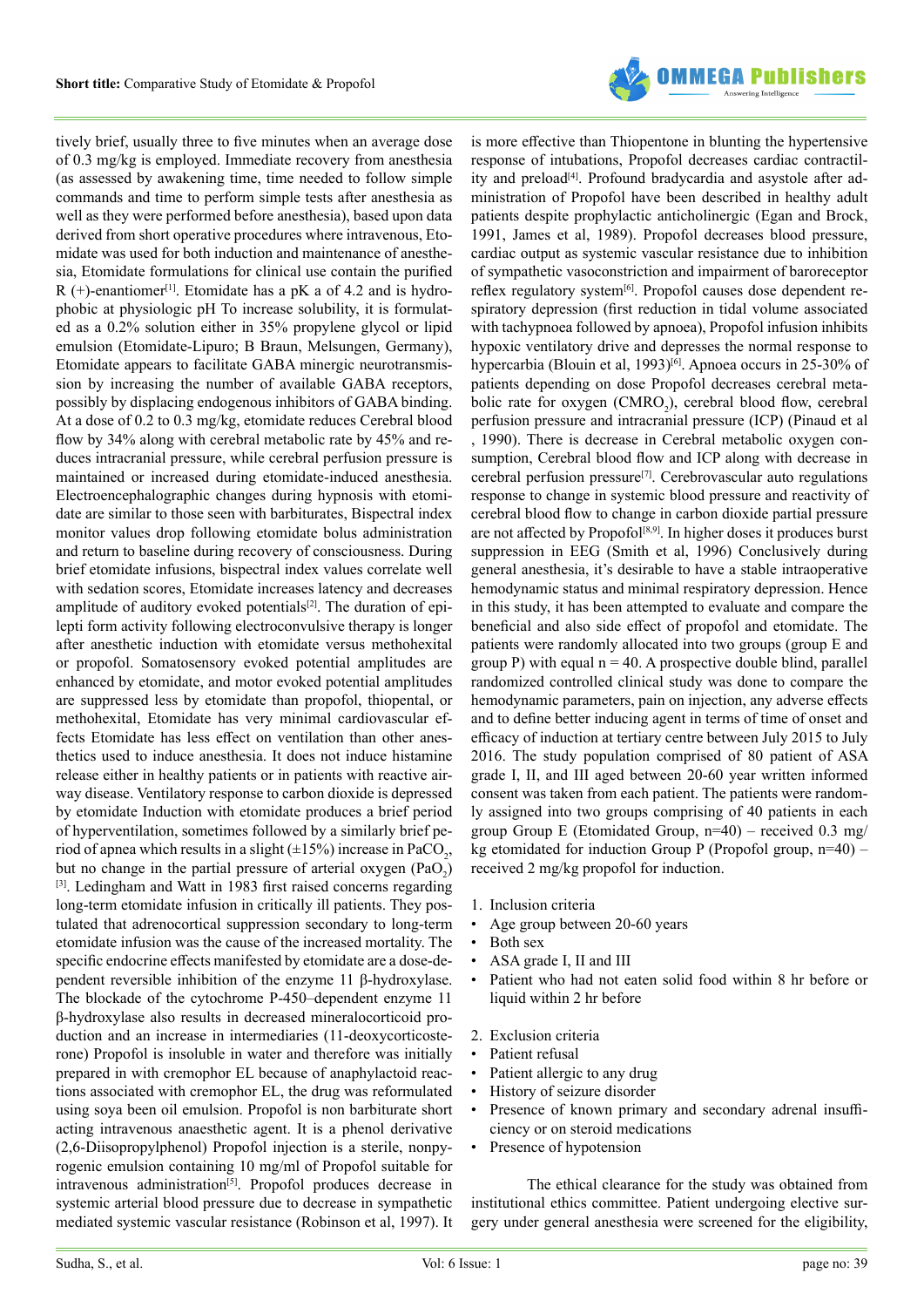**Citation:** Sudha, S., et al Comparative study of hemodynamic changes during induction of anesthesia between Etomidate and Propofol (2019) J Anesth Surg 6(1): 38-43.

Patient fulfilling selection criteria were selected for this study and briefed about the nature of study and explained about anesthesia procedure. A written informed consent was obtained from the patient, the dose of etomidate and propofol were intended to be equipotent All prefilling, coding and decoding was done with the help of department of clinical pharmacy. The investigators involved in the study did not know about the content of the syringe. Patient were explained about the study, but did not knew which drug was used I V line with 18G cannula in one hand were secured HR, SBP, DBP, MAP &  $SpO<sub>2</sub>$  were monitored before, during and after the surgery. Patient were premedicated with injection glycopyrrolate 0.2mg i v, ondansetron 4mg i v and injection fentanyl 2 g/kg followed by pre-oxygenation for three minutes. After shifting to operating room monitors, ECG, NIBP, pulse oximeter was attached, Patients were induced with either propofol 2 mg/kg or etomidate 0.3 mg/kg, muscle relaxation was facilitated with injection Atracurium 0.5 mg/kg Patient were intubated using and appropriated size endotracheal tube and maintained on  $O_2:N_2O(30:70)$  and Isoflurane (1%) was started. Throughout the procedure any 20% change in MAP above or below basal MAP, isoflurane concentration was increased or decreased/stop to maintain basal MAP HR less than 50 bpm was treated with atropine 0 6 mg iv Parameters like HR, SBP, DBP, MAP and  $SpO<sub>2</sub>$  was measured before induction; After induction; At intubation ; At 1 min – post intubation ; At 3 min – post intubation; At 5 min – post intubation and At 10 min – post intubation After surgery patients were received with injection glycopyrrolate 0.01 mg/kg and injection neostigmine 0.05 mg/ kg patient was extubated and time to recovery was measured Recovery being defined as the time to vocalize after extubation Data was expressed a mean and standard deviation (SD) The homogenecity in two group of mean and SD was analysed using SSPS version 17.0, one way analysis of variance for each parameter Scheffe's test is used to compare pair wise data A p value of less than or equal to 0.05 was considered as significant.

# **Results**

The mean age in group P (propofol) was 29.16 and in group E (etomidate) group was 27.86. The mean weight in group P (propofol) was  $56.02 \pm 11.03$  kg and in group E (etomidate) was  $57±11$  16 kg. Table 1 shows the mean changes in heart rate in two study groups and comparison among them to pre-induction (baseline value) Post-induction and after intubation The change in Mean heart rate, where it was seen that among group E (etomidate) patients the basal mean HR i e pre induction was 82 1 $\pm$ 5 24, post induction was 80.76 $\pm$ 5.27 followed by 83.56  $\pm$ 5 06, 82.2±4.91, 82.73 ±4.98, 81.63±4.8, 82.33±5.2 at 0,1,3,5,10 minutes after intubation respectively Among group P (propofol) the basal mean HR in beats per minute was 82±5.77, post induction was 75.93±5.36 followed by 85 .8±5.65, 84.56±5.29, 81.26±5.05, 76.83±4.78, 82.56±4.93 at 0,1,3,5,10 minutes after intubation respectively. Statically evaluation with base line value, in etomidate group shows heart rate did not significantly change compared to pre-induction (p>0.05), But in propofol group, post induction heart rate significantly decreased  $(p<0.001)$  and after intubation, significantly increased  $(p<0.001)$  compared to the pre-induction Mean heart rate returned to normal at 10 minutes in both the group.

| Table 1: Change in Mean Heart Rate |  |
|------------------------------------|--|
|------------------------------------|--|

| Observation time               |                  | Group E          | p value  | Group P          | p value   |
|--------------------------------|------------------|------------------|----------|------------------|-----------|
| Pre induction                  |                  | $82.1 \pm 5.24$  |          | $82.2 \pm 5.77$  |           |
| Post Induction                 |                  | $80.76 \pm 5.27$ | p > 0.05 | $75.93 \pm 5.36$ | P < 0.001 |
| After Intu-<br>$0 \text{ min}$ |                  | $83.56 \pm 5.06$ | p > 0.05 | $85.8 \pm 5.65$  | P < 0.001 |
| bation                         | 1 min            | $82.2 + 4.91$    | p > 0.05 | $84.56 \pm 5.29$ | P < 0.001 |
|                                | $3 \text{ min}$  | $82.73 \pm 4.98$ | p > 0.05 | $81.26 \pm 5.05$ | P < 0.001 |
|                                | $5 \text{ min}$  | $81.63 \pm 4.8$  | p > 0.05 | $76.83\pm4.78$   | P < 0.001 |
|                                | $10 \text{ min}$ | $82.33 \pm 5.2$  | p > 0.05 | $82.56 \pm 4.93$ | P < 0.001 |

In table 2 changes in systolic blood pressure shown in etomidate group pre induction SBP was 123.7±5.5, In post induction SBP 121.93±5.43. Again SBP after intubation 0 min, 1 min, 3 min, 5 min,10 min were 124.03±5.65, 123.93 ±5.66, 123.43±5.3, 122.56±5.13, 123.13±5.7 respectively. Similarly, in Group P pre induction SBP was 124.33±3.71, Post induction SBP,  $94.1 \pm 6.76$  followed by after intubation 0, 1, 3, 5, 10 mins were 121±4.74, 119.6±4.08, .107±7.18, 96.6±5.7, 122.80±3.82 respectively. Statically analysis of these two group shows in etomidate group, there was no significant change in SBP in post induction and after intubation compared to pre induction value, as p value is >0.05, but in propofol group SBP decreased significantly in post induction  $(p<0.0001)$ , and after intubation (p<0.0001) SBP again increased, In propofol and etomidate group, at 10 minutes SBP returned to pre induction value  $(p>0.05)$ .

**Table 2:** Changes in Mean Systolic Blood pressure

| Observation time |                  | Group E           | p value  | Group P           | p value  |
|------------------|------------------|-------------------|----------|-------------------|----------|
| Pre induction    |                  | $123 \pm 5.50$    |          | $124.33 \pm 3.71$ |          |
| Post Induction   |                  | 121.93±5.43       | p > 0.05 | $94.1 \pm 6.76$   | p<0.0001 |
| After In-        | $0 \text{ min}$  | $124.03 \pm 5.65$ | p > 0.05 | $121 \pm 4.74$    | p<0.001  |
| tubation         | 1 min            | $123.93 \pm 5.66$ | p > 0.05 | $119\pm4.08$      | p<0.0001 |
|                  | $3 \text{ min}$  | $123.43 \pm 5.3$  | p > 0.05 | $107 \pm 7.18$    | p<0.0001 |
|                  | 5 min            | $122.56 \pm 5.13$ | p > 0.05 | $96.6 \pm 5.7$    | p<0.0001 |
|                  | $10 \text{ min}$ | $123.13 \pm 5.7$  | p > 0.05 | 122.80±3.82       | p > 0.05 |

Table 3 Shows mean change in DBP in three study groups and comparison of them with pre-induction value (Baseline value) where it was seen that among etomidate group, pre induction DBP was 81.5±4.82. In post induction, DBP was 79.16±4.68 after intubation 0 min, 1 min, 3 min, 5 min, 10 min DBP were 81.36±4.77, 81.32±4.78, 81.3±4.7, 79.9±4.9 and 81.93±5.0 respectively, Among group P (propofol) the basal MDBP was 80.3±3.8, in post induction, DBP was 79.8±4.26, and it was 79.8±4.26 at 0 minutes, 79.23±4.19 at 1 min, 75.26±3.48 at 3 min, 64.83±5.06 at 5 min, 78.80±3.90 at 10 minutes. Statiscal evaluation in etomidate group; Post-induction and after intubation, DBP did not change significantly  $(p>0.05)$ . But in propofol DBP decreased after induction  $(p<0.05)$  and again increased at 0 and 1 min ( $p>0.05$ ) after intubation it significantly decreased again at 3 and 5 mint (p<0.0001). In etomidate and propofol group DBP returned to pre-induction (base line value) at 10 minutes.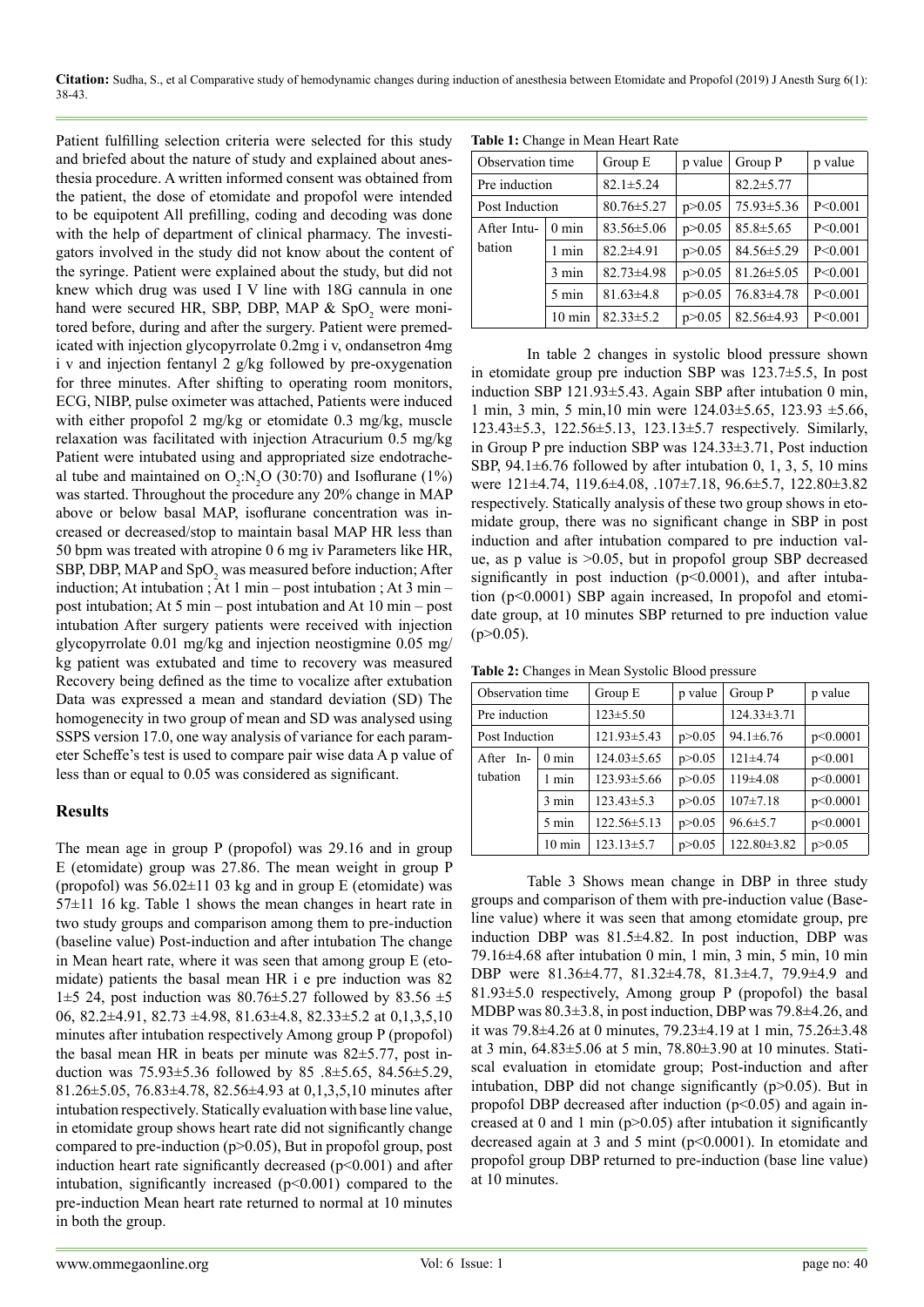

| Observation time             |                     | Group E          | p value  | Group P          | p value  |
|------------------------------|---------------------|------------------|----------|------------------|----------|
| Pre induction                |                     | $81.5 \pm 4.82$  |          | $80.3 \pm 3.8$   |          |
|                              | Post Induction      |                  | p > 0.05 | $61.3 \pm 2.89$  | p<0.05   |
| After In-<br>$0 \text{ min}$ |                     | $81.36 \pm 4.77$ | p > 0.05 | 79.8±4.26        | p > 0.05 |
| tubation                     | 1 min               | $81.32 \pm 4.78$ | p > 0.05 | 79.23±4.19       | p > 0.05 |
|                              | $3 \text{ min}$     | $81.3 + 47$      | p > 0.05 | 75.26±3.68       | p<0.0001 |
|                              | $5 \text{ min}$     | 79.9±49          | p > 0.05 | $64.83 \pm 5.06$ | p<0.0001 |
|                              | $10 \,\mathrm{min}$ | $81.93 \pm 5$    | p > 0.05 | 78.80±3.90       | p > 0.05 |

**Table 3:** Change in Mean Diastolic Blood Pressure

Table 4 shows - MAP in two study groups, Pre-Induction was the baseline value. The change in Mean arterial pressure,where it was seen that among Group E (etomidate) pre induction MAP was 95.99±4.88. In post induction MAP was 93.4±4.7 and after intubation 0 min, 1 min, 3 min, 5 min and 10 min MAP were 95.85±4.82, 95.29±4.65, 95.29±4.64, 95.29±4.64 and 95.99±4.8 respectively. Among group P, pre induction MAP was 94.76±3.15, in post induction MAP was 72.19±3.31, followed by 93.83±3.26 at 0 min, 94.48±3.5 at 1 min, 86.39±3.48 at 3 min, 73. 07±3.40 at 5 mins, 93.40±3.24 at 10 mins after intubation Statiscal evaluation in etomidate group, Post -induction and after intubation, MAP did not change significantly ( $p > 0.05$ ). But in propofol group, post-induction, MAP decreased significantly ( $p<0.05$ ) and after intubation again MAP increased, at 0 and 1 min ( $p > 0.05$ ) but it decreased significantly at 3 and 5 mins (p<0.0001). In propofol and etomidate group, MAP returned to baseline at 10 minutes. The incidence of myoclonus among study population, where it was seen that among Group E patients 4 showed grade I and among Group P, 8 showed grade I and 7 showed grade II P value=0.04, which shows significance It was seen that among Group E patients, no patient had pain on injection and among Group P patients 8 had grade I pain and 18 had grade II pain P value  $\leq 0.0001$ , which shows significance Injection on pain is graded as:

Grade 0 – No pain

- Grade 1- Verbal complain of pain
- Grade 2 Withdrawal of arm
- Grade 3 Both verbal complain and withdrawal of arm

| Table 4: Change in Mean arterial blood pressure |  |  |  |  |  |  |
|-------------------------------------------------|--|--|--|--|--|--|
|-------------------------------------------------|--|--|--|--|--|--|

| Observation time |                  | Group E          | p value  | Group P          | p value  |
|------------------|------------------|------------------|----------|------------------|----------|
| Pre induction    |                  | 95.99±4.88       |          | $94.76 \pm 3.15$ |          |
| Post Induction   |                  | $93.4 \pm 4.7$   | p > 0.05 | $72.19 \pm 3.31$ | p<0.0001 |
| After In-        | $0 \text{ min}$  | 95.85±4.82       | p > 0.05 | $93.83 \pm 3.26$ | p > 0.05 |
| tubation         | 1 min            | $95.29 \pm 4.65$ | p > 0.05 | $94.48 \pm 3.5$  | p > 0.05 |
|                  | $3 \text{ min}$  | 95.29±4.64       | p > 0.05 | $86.39 \pm 3.48$ | p<0.0001 |
|                  | $5 \text{ min}$  | $95.29 \pm 4.64$ | p > 0.05 | $73.0 \pm 3.40$  | p<0.0001 |
|                  | $10 \text{ min}$ | $95.99 \pm 4.8$  | p > 0.05 | 93.40±3.24       | p > 0.05 |

The incidence of nausea, where Group E patients 12 had nausea as compared to 7 in Group P, P value= 0.08, which shows no significance The incidence of vomiting, where Group E showed more incidence of vomiting than Group P, P value= 0.34, which shows no significance.

## **Discussion**

Anesthesia-induced hemodynamic fluctuations are a matter of concern for anesthesiologists. Laryngoscopy and endotracheal intubation can cause sympathetic stimulation often manifested as an increase in systolic and diastolic blood pressures and heart rate. Research evidence indicates that these hemodynamics alterations are independently associated with postoperative com-plications in patients undergoing surgery<sup>[\[10\]](#page-5-4)</sup>. In etomidate group there was no significant change in heart rate in post induction and after intubation as compared with pre induction. Also there was no significant change after intubation as compared with post induction. As  $p$  value is  $>0.05$  which is statically insignificant but in case of propofol group, pre induction heart rate was 82.2 $\pm$ 5.77. In post induction heart rate decreased to 75.93 $\pm$ 5.36, which was highly significant  $(p<0.0001)$  as compared with pre induction value again heart rate increased significantly after intubation compared with pre-induction and post-induction and returned to pre-induction value in 10 mins and post induction heart rate value in 5 mins. In our study we found heart rate is more stable with etomidate induction in comparision to induction with propofol. Results were comparable to the result ob-tained by Moller et al<sup>[\[11\]](#page-5-5)</sup> which is used propofol and etomidate in G A induction accompanied by BIS monitoring, the MAP, CI, SVRI values of 48 patients were compared. The hemodynamic data were found to be higher in the etomidate group up to 7 minutes after intubation a significantly high level of hypotension incidence was found in the propofol group and a significant high level of hypertension incidence in the etomidate group. Compared with etomidate, the use of propofol was determined to have caused less hypertension and tachycardia after intubation. In etomidate group pre induction SBP was 123.7±5.54. In post induction SBP 121.93±5.43 again SBP after intubation 0 min, 1 min, 3 min, 5 min, 10 min were 124.03±5.65, 123.93±5.66, 123.43±5.3, 122.56±5.13, 123.13±5.7 respectively. There was no significant change in SBP in post induction and after intubation compared to pre induction value and also no significant change after intubation compared to pre induction and post induction value, as p value is >0.05. Similarly, in group P pre induction SBP, 124.33±3.71, Post induction SBP, 94.1±6.76, after intubation, SBP again increased at 10 min after intubation blood pressure returned to pre induction value. The SBP nearly unchanged with etomidate, Pre-induction was taken as baseline value In etomidate group, Post-induction and after intubation, SBP did not change significantly as compared to preinduction (P>0.05) But in propofol group, SBP decreased significantly in post induction (p<0.0001) and after intubation SBP again increased. In propofol and etomidate group, at 10 minutes SBP returned to pre-induction value ( $p > 0.05$ ). Our study shows mean change in DBP in two study groups and comparison of them with pre-induction value (Baseline value). In etomidate group; Post-induction and after intubation, DBP did not change significantly (p>0.05) But in propofol DBP decreased after induction (p<0.05) and again increased after intubation. In etomidate and propofol group DBP returned to pre-induction (base line value) at 10 minute , This is supported by A Gauss (1991) noticed the change in SBP by 1 mm Hg, DBP by 1 mmHg with Etomidate lipuro and SBP decreased by 13 mmHg, DBP by 4 mmHg in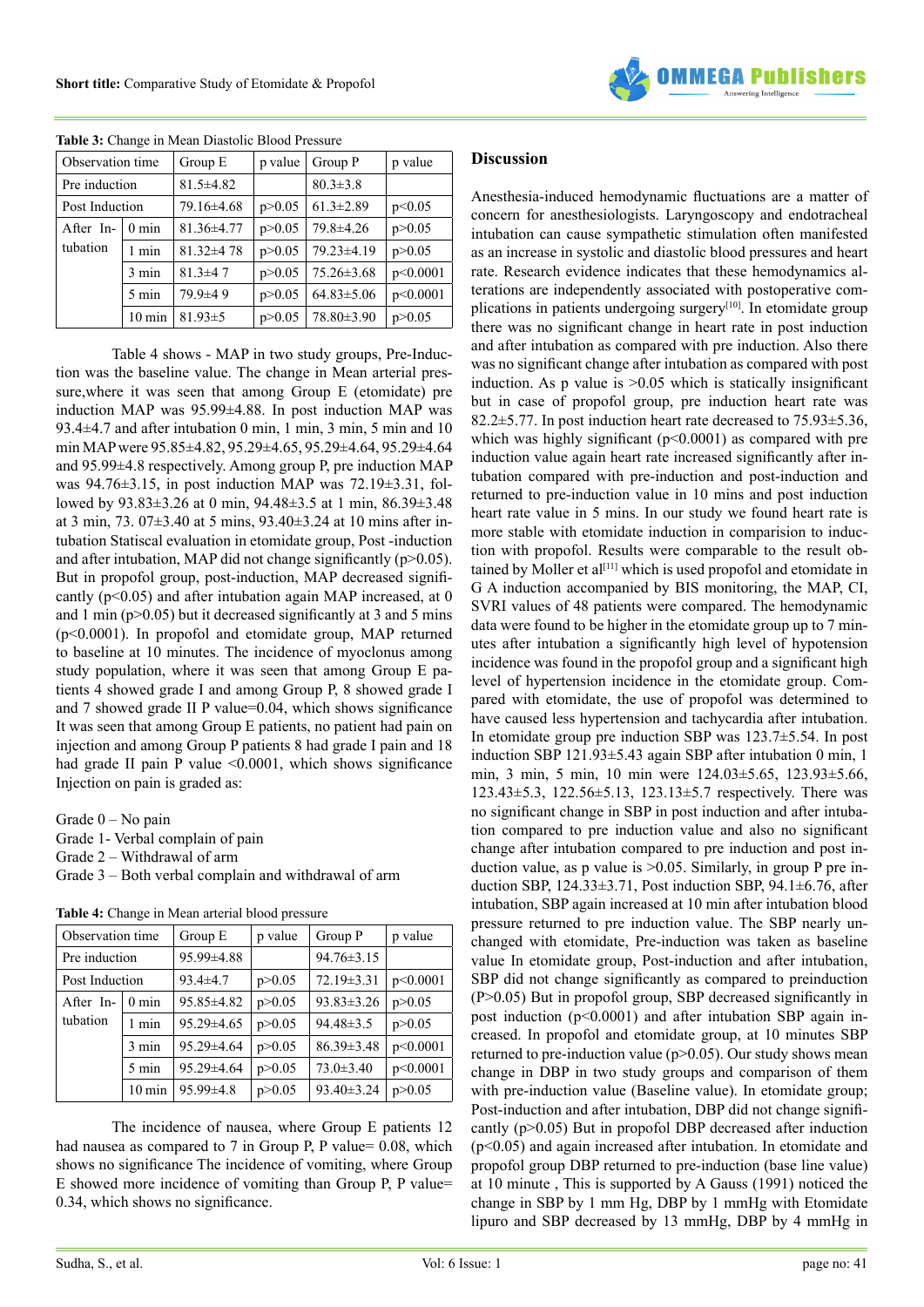Propofol group<sup>[12]</sup>. In our study mean MAP pre-Induction was the baseline value In etomidate group, Post -induction and after intubation, MAP did not change significantly (P>0.05), But in propofol group, post-induction, MAP decreased significantly  $(P<0.0001)$  and after intubation again MAP increased (p>0.05) In propofol and etomidate group, MAP returned to baseline at 10 minute. We observed that propofol caused significant hypotension and tachycardia at induction in comparison to etomidate, Hypotension occurs with propofol is mainly due to reduction of sympathetic activity causing vasodilation or its direct effect on vascular smooth muscles. Sudden hypotension and tachycardia has deleterious effects on maintaining the circulation to vital organs in on another side hemodynamic stability observed with etomidate may be due to its unique lack of effect on the sympathetic nervous system and on baroreceptor functions Mayer et al and Wu et al also concluded that etomidate preserve hemodynamic stability during anesthesia<sup>[13,14]</sup>. Similar results obtained by Singh R et al, they compared the hemodynamic effects of etomidate and propofol in patients with coronary artery disease with LV dysfunction. After induction there was a significant decrease in the variable to compared to the base line HR (-7 to -15 %, p=0.001), MAP (-27 to -32%, p= 0. 001), CI (-36 to -38%,  $p=0.001$ ) and SVI (-27 to -34%,  $p=0.001$ ) in the etomidate group, there was a significant increase from the base line in both HR ( $p=0.001$ ) and MAP ( $p=0.001$ ) at one minute after intubation. All the four agents were acceptable for induction in patient's coronary artery disease with LV dysfunction, despite a 30-40% decrease in the cardiac indices these findings of our study corroborates with the study reports of Gooding JM et al<sup>[\[9\]](#page-5-8)</sup> Vanacker et al<sup>[17]</sup>, Kulka et al<sup>[\[15\]](#page-5-10)</sup>, Ebert et al<sup>[6]</sup>, Zaugg et al (2002) and Paris et al<sup>[\[16\]](#page-5-11)</sup> Similar results were obtained in study of Mehrdad at  $el^{[18]}$  $el^{[18]}$  $el^{[18]}$  conducted a study including patients of 18 to 45 years of age that were admitted for elective orthopedic surgeries. Patients were divided in two groups, their cardiovascular response including SBP, DBP, MAP, HR and saturation were measure before the laryngocopy during anaesthesia induction with etomidate (0.3 mg/kg) in groups A propofol (2-2.5 mg/kg) in group B and at 1, 3, 5, 10 minutes after the induction. They concluded that patients receiving etomidate have more stable hemodynamic condition, if there would be no contraindication, it could be preffered over propofol for general anaesthesia. Another study which supports our observation done by Saricaoglu et al<sup>[19]</sup>, after studying the hemodynamic effects of an induction dose of propofol and etomidate found that propofol was associated with significant decrease SBP and MBP. They attributed this hypotension to the negative inotropic effect of propofol. A similar study was done by Petrun M et al in which they noticed that there were no significant differences between the two groups regarding the hemodynamics before intubation, After intubation, MAP ( $P\frac{40.019}{ }$ ) was significantly higher in the E group CI was significantly higher in the Group E after intubation Pandey AK et al compared the effects of propofol and etomidate induction on hemodynamic parameters and serum cortisol levels in patients undergoing coronary artery bypass graft. It was found that propofol group had a significant reduction in SAP, DAP, and SVRI, On the other hand, there was no change in cardiac output following induction of anesthesia (P<0.05) with etomidate. Pain during injection of anesthetic agent is a bad experience for patient while it quite embarrassing situation for an anesthesiologist

Etomidate shown a favorable outcome and it was very well supported by Saricaoglu et al<sup>[19]</sup> and Wu et al<sup>[13]</sup>. Present study shows the incidence of myoclonus among study population, where it was seen that among Group E patients, 4 showed grade I myoclonus And among Group P, 8 showed grade I and 7 showed grade II A study by Mirakhur  $RK^{[20]}$  showed that Myoclonus occur but less frequently with propofol than after etomidate lipuro, Present study shows the incidence of nausea, where Group E patients 12 had nausea as compared to 7 in Group P In a double blind randomized study, M Stpierre<sup>[21]</sup> studied the incidence and severity of post-operative nausea and vomiting was investigated with etomidate-lipuro and propofol. They concluded that etomidate lipuro does not show increase incidence of nausea than propofol during early post-operative period Group E showed more incidence of vomiting than Group P. In a double blind randomized study, M Stpierre<sup>[\[21\]](#page-5-15)</sup> studied the incidence and severity of post-operative nausea and vomiting was investigated with etomidate-lipuro and propofol. They concluded that etomidate lipuro does not show increase incidence of vomiting than propofol during early post-operative period These findings are consistent with a finding obtaind by A study by J G Reves et al<sup>[\[22\]](#page-5-16)</sup> showed that the cardiovascular effects of propofol have been evaluated after its use for induction and for maintenance of anesthesia The most prominent effect of propofol is a decrease in arterial blood pressure during induction of anesthesia.

# **Conclusion**

Based on the present clinical comparative study, the following conclusion can be made etomidate is better inducing agent than propofol with regard to cardiovascular stability. There is no significant ECG and  $SPO_{2}$  changes seen between two groups Side effects like pain on injection, myoclonus and nausea was more pronounced with propofol. Only vomiting is more frequent with etomidate, Although etomidate causes adrenocortical suppression, we did not examine the cortisol label of the group E. Also further studies need to be conducted with a larger sample size to corroborate the finding of this study, which may enlighten further the usefulness of etomidate as inducing agent specially in hameodynamically unstable patient.

# **References**

<span id="page-4-0"></span>1. Colvin, M.P., Savage, T.M., Newland, P.E., et al. Cardiorespiratory changes following induction ofanaesthesia with etomidate in cardiac patients. (1979) Br J Anaesth 51(16): 551-556.

<span id="page-4-1"></span>[PubMed](https://www.ncbi.nlm.nih.gov/pubmed/465273)│[CrossRef](https://doi.org/10.1093/bja/51.6.551)│[Others](https://pdfs.semanticscholar.org/20ed/6207a13451f5731f40e9de5baf2daa04adcb.pdf)

- 2. Coates, D., Prys-Roberts, C., Spelina, K. Propofol (Diprivan) by intravenous infusion with nitrous oxide: Dose requirements and hemodynamic effects. (1985) Post grad Med J 61(suppl 3): 76-79. PubMed│CrossRef│[Others](http://europepmc.org/abstract/med/3877300)
- <span id="page-4-2"></span>3. Criado, A., Maseda, J., Navarro, E., et al. Induction of anaesthesia with etomidate: haemodynamic study of 36 patients. (1980) Br J Anaesth 52(8): 803-806. [PubMed](https://www.ncbi.nlm.nih.gov/pubmed/7426258)│[CrossRef](https://doi.org/10.1093/bja/52.8.803)│[Others](https://academic.oup.com/bja/article/52/8/803/450976)
- <span id="page-4-3"></span>4. Dennis, S.G., Wotton, P.R., Boswood, A., et al. Comparison